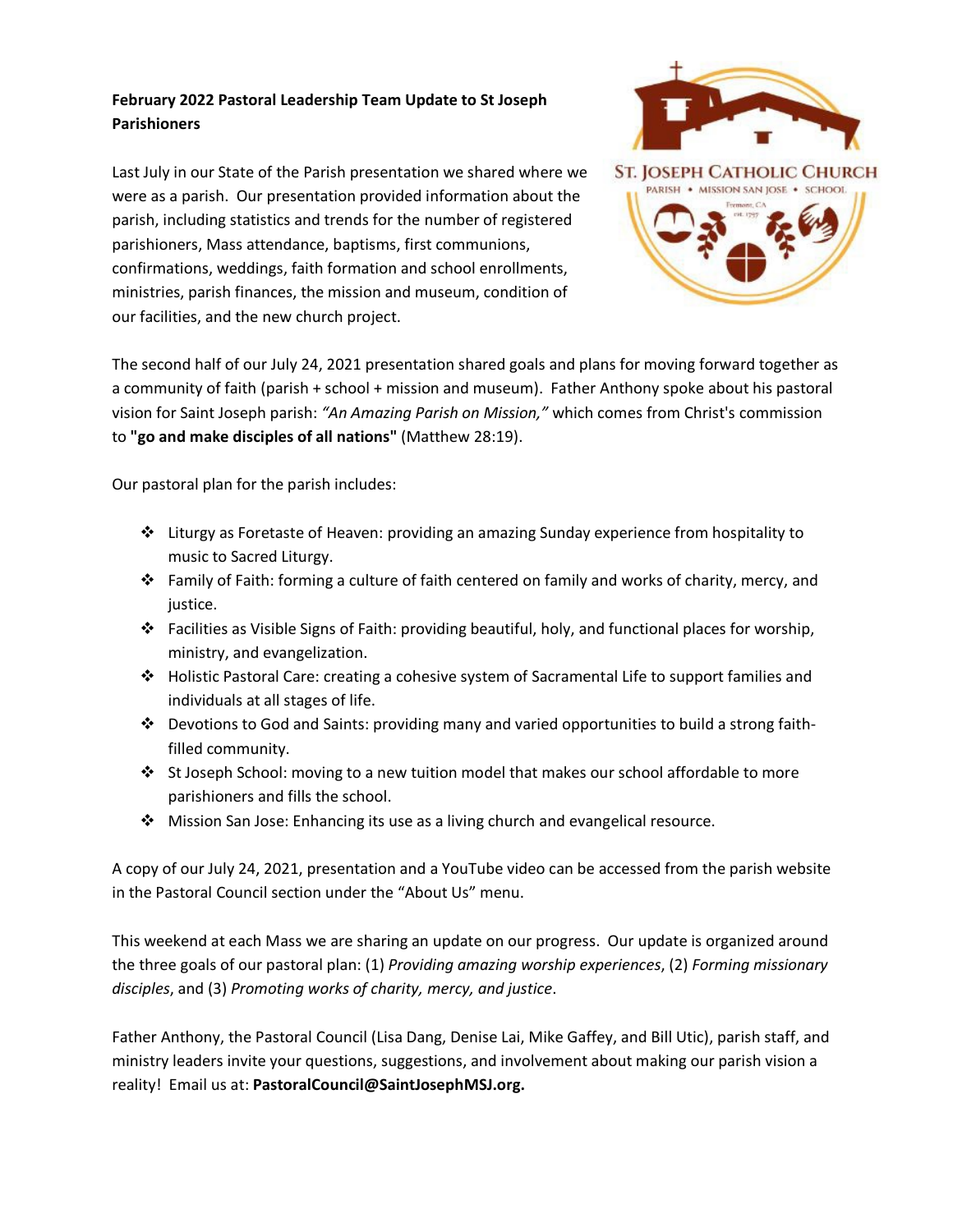

## **Amazing Worship Experiences**

Worship encompasses all celebrations of Sacraments and devotional practices that authentically foster and anchor our faith in Christ. At Mass we witness the lifechanging encounter between heaven and earth, between God and his people. In the Gospels, people of all backgrounds, who encountered the Lord with an open heart, received a fantastic transformation of life. Here at St Joseph, we want everyone to meet Christ through us as we celebrate Him with true faith.

We've added more devotional opportunities to encourage spiritual growth. Not all spiritual journeys are the same, so different devotionals serve different purposes and faith traditions. We now have Vespers (evening prayers) Thursdays at 6 PM in the church, Devotion to Saint Joseph on first Wednesdays at 7PM in the Mission, Devotion to The Sacred Heart of Jesus on first Fridays at 8 AM in the Mission, and Devotion to The Immaculate Heart of Mary on first Saturdays 8 AM in the Mission. Last year we added a liturgical celebration and public procession for Corpus Christi, and this year we will add a devotion and procession for Our Lady of Fatima. Our second annual 33-day devotion to St Joseph began February 15 and concludes on the Feast of St Joseph, March 19. All of these join other devotions and traditions we already celebrate.

Beauty and sacred art have the power to orient, elevate, and invite prayer. They echo heavenly beauty and inspire us. We've beautified our main worship space and created a new Eucharistic Adoration Chapel which is open daily. We've also added votive candle stands in the main church and renovated the confessionals. Confession is now available thirty minutes before every Mass in the church and Mission.



We have moved some weekend Masses to the Mission church to allow more parishioners to experience its beauty. Kneelers have been installed in the

Mission church and repaired in the main church. The old, worn carpet in the main church has been replaced, wood flooring installed in the sanctuary, and new energy-efficient LED lighting has brightened our worship space. The cost of these beautification projects was \$63,000 and were fully funded outside of the parish's operating budget by generous donations of parishioner time, talent, and treasure.

Work has begun to re-landscape the area between the church and the Mission Blvd sidewalk. The ivy will be removed, and patio pavers installed, to create a large, new gathering area for parishioners to enjoy before and after Mass under the shade from our trees. Our new St Joseph Dream Garden will have statues of Joseph, Mary, Jesus, and other holy figures that will be gently illuminated at night. This project is being planned and funded by generous members of the parish.

Last year we celebrated with our Bishop Michael Barber the rededication of our parish shrine to St Joseph. This year there will be new spiritual opportunities as part of our commemoration activities for the 225th anniversary of the founding of Mission San Jose and our parish. The Mission church, St Joseph shrine and St Joseph Dream Garden will be a Diocesan pilgrimage destination.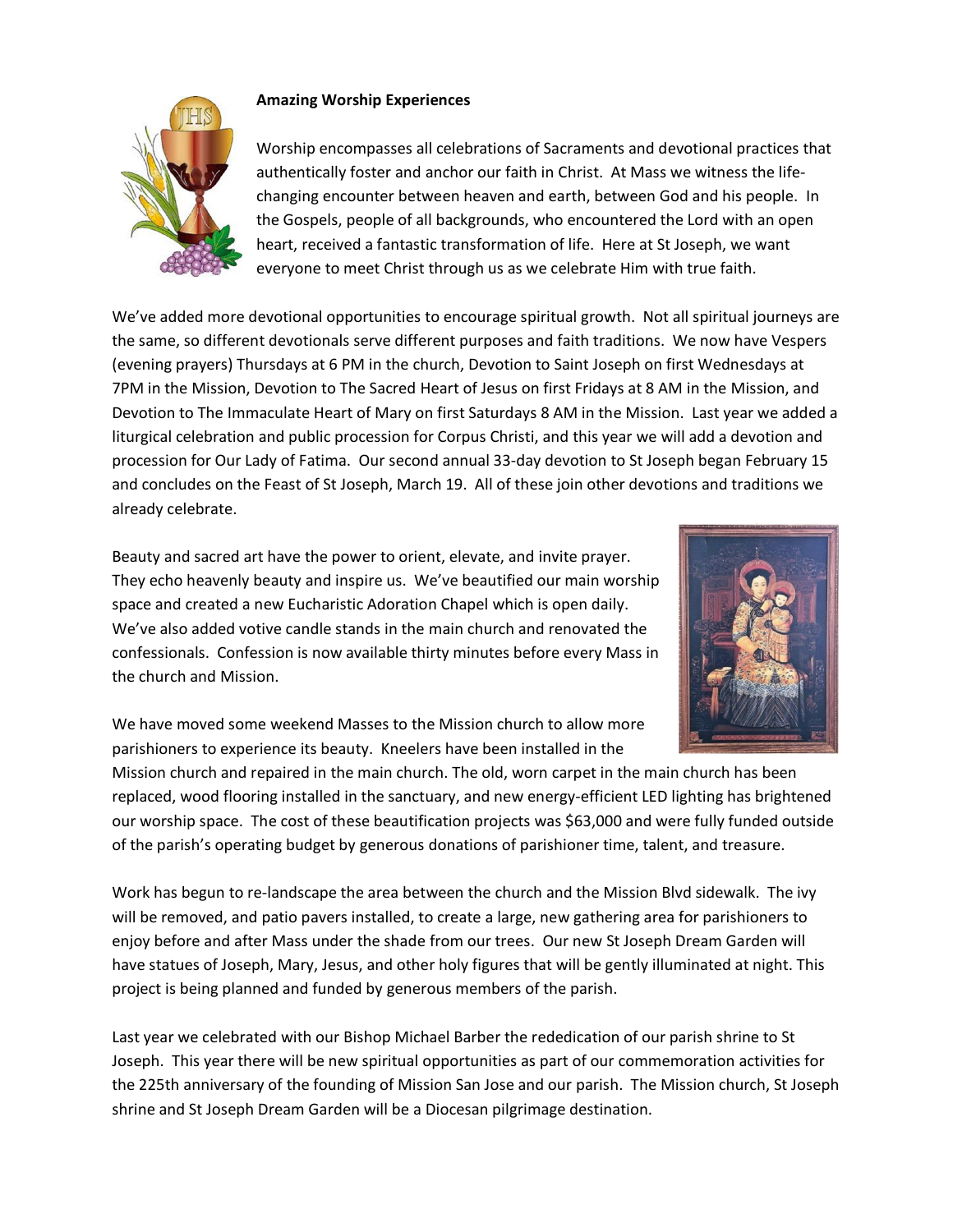

## **Missionary Disciples**

As disciples of Jesus, we are to go out and introduce Him to others who do not know Him or have drifted away, so they too can have the joy of knowing Christ.

The sixty members of our neighborhood outreach ministry have worked to contact every registered parishioner to let them know we care about them and, for those who have not been present because of the pandemic or for other reasons, to invite them back to celebrate Mass with us. We continue to live stream Sunday Mass and other liturgical celebrations for those unable to join us in person.

We have also welcomed the Chinese and Vietnamese communities as official members of St Joseph parish. They enrich us with their presence and participation, joining the Filipino, Indian, and other communities already part of our parish.

Our job at St Joseph is to provide the best opportunities for our people to become missionary disciples. That is why we have implemented new models of faith formation. St Joseph School and our Baptism, Confirmation, Youth, Young Adult and Adult ministries are working more closely together to provide a more holistic approach to faith formation. Our new school board will promote a shared vision for the school and parish.

We also believe that faith begins in the home and that parents should be the primary source of faith education for their children. Family of Faith is our new structured weekly program of faith formation and sacramental preparation taught by parents to their children at home with monthly support classes

at the parish for both parents and children/youth. The parish provides resources and guidance, and parents commit to dedicate time at home to teach their children and prepare them to receive the Sacraments.

Family of Faith brings the entire family together to worship Sundays at noon. 62 families and 88 children are participating. The energy at this Mass every week is



amazing! Together they share, pray, learn, and become future evangelizers of our faith. We believe with stronger parent-child engagement in faith formation, our children will mature into authentic and life-long disciples of Jesus Christ.

This year we are forming a parish stewardship team. Stewardship, quite simply, is recognizing that everything we have, and everything we are, are gifts from God and that we should be grateful and generous with those gifts. God reveals His perfect and infinite love for us most visibly in His Son, Jesus Christ. Good stewards make God's love visible to others by using their God-given time, talent, and treasure to "love one another as Jesus loves us." We will begin this formation journey together later this year.